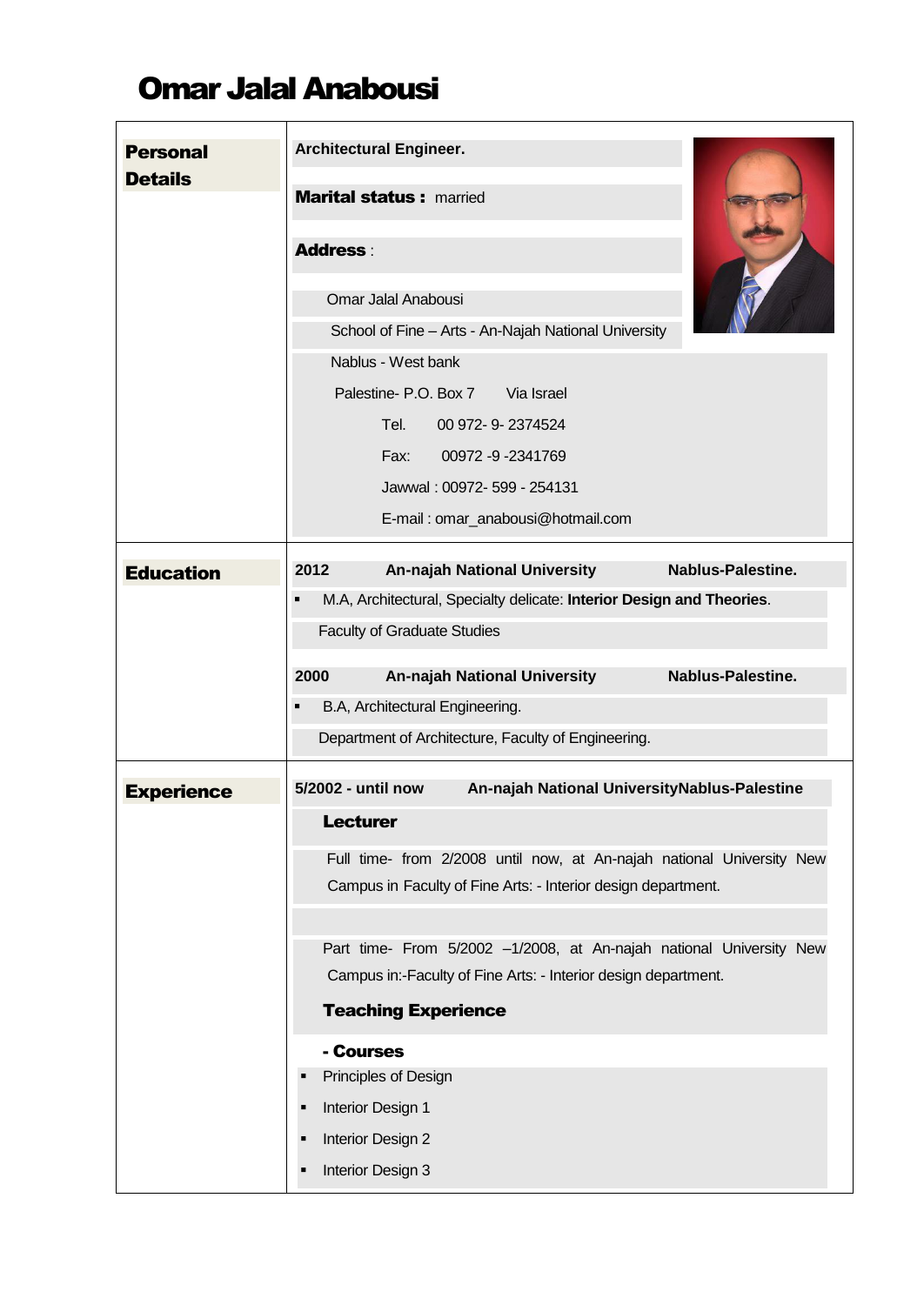| Interior Design 4<br>Е                                                                                                                                                                                                                                                        |
|-------------------------------------------------------------------------------------------------------------------------------------------------------------------------------------------------------------------------------------------------------------------------------|
| Interior Design 5<br>п                                                                                                                                                                                                                                                        |
| <b>Graduation Project</b><br>٠                                                                                                                                                                                                                                                |
| <b>Search Graduation Project</b><br>п                                                                                                                                                                                                                                         |
| Quantities & Specifications<br>п                                                                                                                                                                                                                                              |
| <b>Technology of Raw Materials</b><br>٠                                                                                                                                                                                                                                       |
| Architectural drawing<br>п                                                                                                                                                                                                                                                    |
| lighting and Sound Technicalities<br>п                                                                                                                                                                                                                                        |
| Rules of Two-Dimensional Design<br>п                                                                                                                                                                                                                                          |
| <b>Detailed Plans</b><br>п                                                                                                                                                                                                                                                    |
| Introduction to Three-Dimensional Design<br>٠                                                                                                                                                                                                                                 |
| <b>Extra works academic</b>                                                                                                                                                                                                                                                   |
| Coordinated of several courses/ interior design department                                                                                                                                                                                                                    |
| Coordinated of annual art exhibition 2012 / interior design department.                                                                                                                                                                                                       |
| Coordinator of the Commission of Public Relations/faculty of fine arts/2010                                                                                                                                                                                                   |
| Coordinator of the Commission of Public Safety/ faculty of fine arts/ 2011                                                                                                                                                                                                    |
| Member of the Jury Prize of Salah Almasry/ faculty of fine arts<br>п                                                                                                                                                                                                          |
| Sharing in The Annual art Exhibition 2008 through showing LCD for<br>students work.                                                                                                                                                                                           |
| Sharing in the annual art exhibition <b>NUAQAT 2007</b> through models<br>sculpture and showing LCD for students work.                                                                                                                                                        |
| Making documentation of activities for faculty of art students in different<br>specialization and supplying the first step to produce pottery (porcelain)<br>activities and supplying the second step to document boards of plastic arts<br>that underwrite personals effort. |
| Sharing in description of the development of new departments and courses<br>in the faculty of fine arts.                                                                                                                                                                      |
| <b>Faculty of Engineering:</b>                                                                                                                                                                                                                                                |
| Architecture department in Graduation project.                                                                                                                                                                                                                                |
|                                                                                                                                                                                                                                                                               |
| 12/2003-12/2005 The $4^{TH}$ Dimension for Eng.<br><b>Nablus-Palestine</b>                                                                                                                                                                                                    |
| <b>Designer:</b>                                                                                                                                                                                                                                                              |
| From $1/12/2003-12/2005$ , at The $4^{TH}$ Dimension for Eng. Office -at<br>Nablus city. The work includes:                                                                                                                                                                   |
| Participation in the chamber of commerce compaction - Nablus.                                                                                                                                                                                                                 |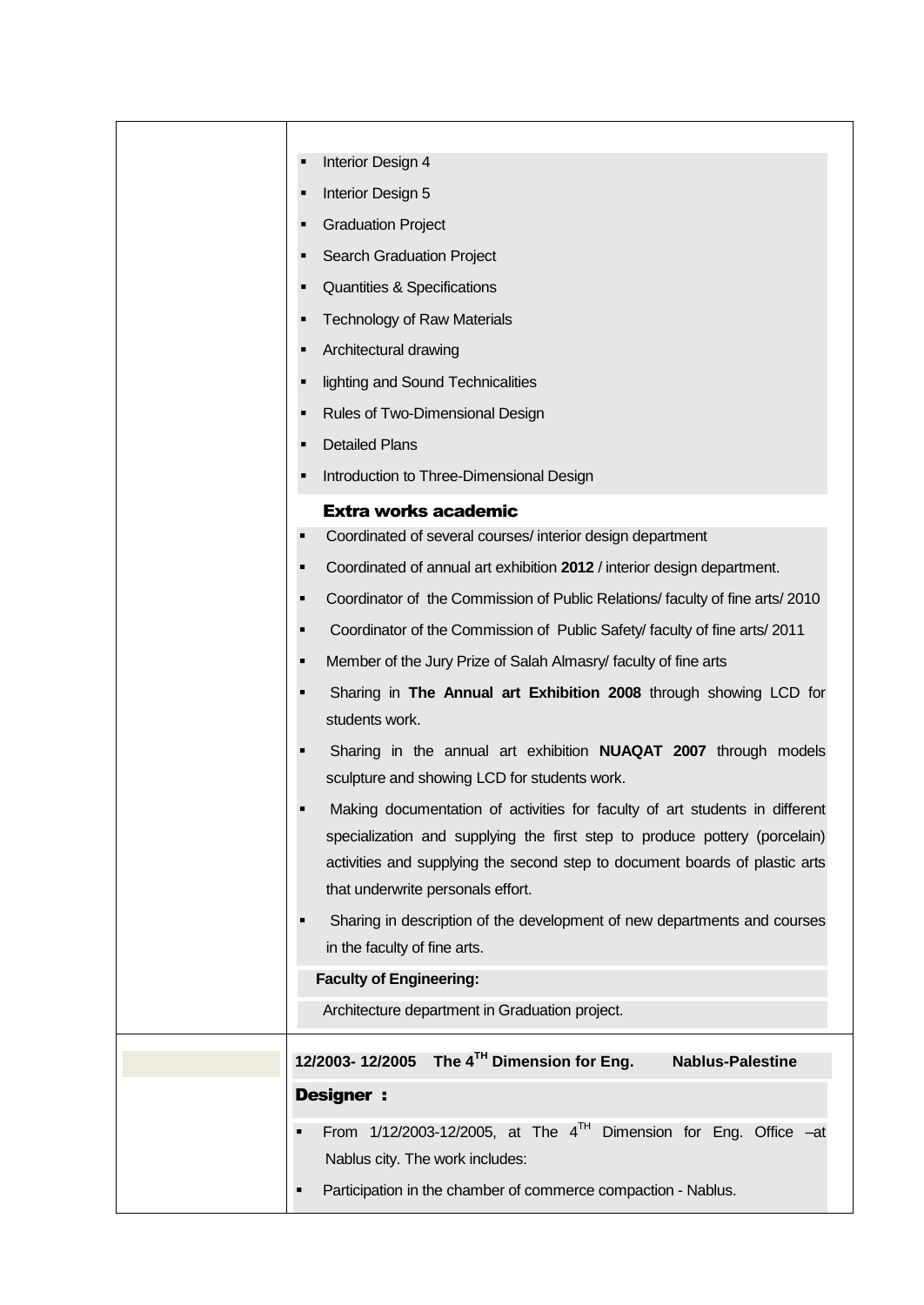|                    | $\blacksquare$                                                                                                                                                                                                                                   | Design and supervise of AL-sayel Gas Station - Nablus.                                                                             |                         |  |  |
|--------------------|--------------------------------------------------------------------------------------------------------------------------------------------------------------------------------------------------------------------------------------------------|------------------------------------------------------------------------------------------------------------------------------------|-------------------------|--|--|
|                    | $\blacksquare$                                                                                                                                                                                                                                   | Design several Villas & residential building.                                                                                      |                         |  |  |
|                    | $\blacksquare$                                                                                                                                                                                                                                   | Interior design for several residential Villas.                                                                                    |                         |  |  |
|                    |                                                                                                                                                                                                                                                  |                                                                                                                                    |                         |  |  |
|                    | 9/2000-4/2002                                                                                                                                                                                                                                    | <b>Universal Group</b>                                                                                                             | <b>Nablus-Palestine</b> |  |  |
|                    | <b>Supervisor site Eng.</b>                                                                                                                                                                                                                      |                                                                                                                                    |                         |  |  |
|                    | п                                                                                                                                                                                                                                                | From 6/9/2000 -28/4/2002, at An-najah national University New Campus -                                                             |                         |  |  |
|                    | Faculty of Fine Arts and Auditorium.                                                                                                                                                                                                             |                                                                                                                                    |                         |  |  |
|                    | 6/2000                                                                                                                                                                                                                                           | <b>Tubelleh Eng. Office</b>                                                                                                        | <b>Nablus-Palestine</b> |  |  |
|                    | <b>Architectural Designer for:</b>                                                                                                                                                                                                               |                                                                                                                                    |                         |  |  |
|                    | $\blacksquare$                                                                                                                                                                                                                                   |                                                                                                                                    |                         |  |  |
|                    |                                                                                                                                                                                                                                                  | Vailla Marowan Almassry - Nablus.                                                                                                  |                         |  |  |
|                    | Villa Almazraa - Ramalla.<br>٠                                                                                                                                                                                                                   |                                                                                                                                    |                         |  |  |
|                    | Old people center - Nablus.<br>٠                                                                                                                                                                                                                 |                                                                                                                                    |                         |  |  |
| <b>Exhibitions</b> | <b>International exhibitions:</b>                                                                                                                                                                                                                |                                                                                                                                    |                         |  |  |
|                    | 2012/ Spirit of Palestine- Palestinian Arts Exhibition /London /united<br>kingdom /1.5 month<br><b>Works in clouding:</b>                                                                                                                        |                                                                                                                                    |                         |  |  |
|                    | Don Quixote - Sculpture in plats copper, 16x62x51 cm<br>Self-conflict - Sculpture in plats copper, 16x12x42 cm<br><b>Without life</b> - Sculpture in plats copper, 16x12x24 cm<br><b>Contradictions - Sculpture in plats copper, 16x12x53 cm</b> |                                                                                                                                    |                         |  |  |
|                    | <b>Works in clouding:</b>                                                                                                                                                                                                                        | 2010/ Creative Palestinian Art /Dubai /United Arab Emirates/1.5 month<br><b>Talking to a wall (Discrimination separating wall)</b> |                         |  |  |
|                    |                                                                                                                                                                                                                                                  | Watching - Sculpture in plates of copper - 17x17x28 cm                                                                             |                         |  |  |
|                    |                                                                                                                                                                                                                                                  | <b>Crossing</b> - Sculpture in plates of copper - 17x17x28 cm                                                                      |                         |  |  |
|                    |                                                                                                                                                                                                                                                  | Martyrdom - Sculpture in plates of copper-17x17x28 cm                                                                              |                         |  |  |
|                    | Emirates                                                                                                                                                                                                                                         | 2010/ Emirates Photography Competition /Abu Dhabi /United Arab                                                                     |                         |  |  |
|                    | <b>Local exhibitions</b>                                                                                                                                                                                                                         |                                                                                                                                    |                         |  |  |
|                    |                                                                                                                                                                                                                                                  | 2003/Exhibition of Commerce in a competition Chamber of Commerce                                                                   |                         |  |  |
|                    | Building/Nablus/Palestine/5 days                                                                                                                                                                                                                 |                                                                                                                                    |                         |  |  |
|                    |                                                                                                                                                                                                                                                  | 2000/Exhibition of the Faculty of Engineering/Nablus/Palestine/15 days.                                                            |                         |  |  |
|                    |                                                                                                                                                                                                                                                  | 1997/The Palestinian Architecture/Nablus/Palestine/14 days.                                                                        |                         |  |  |